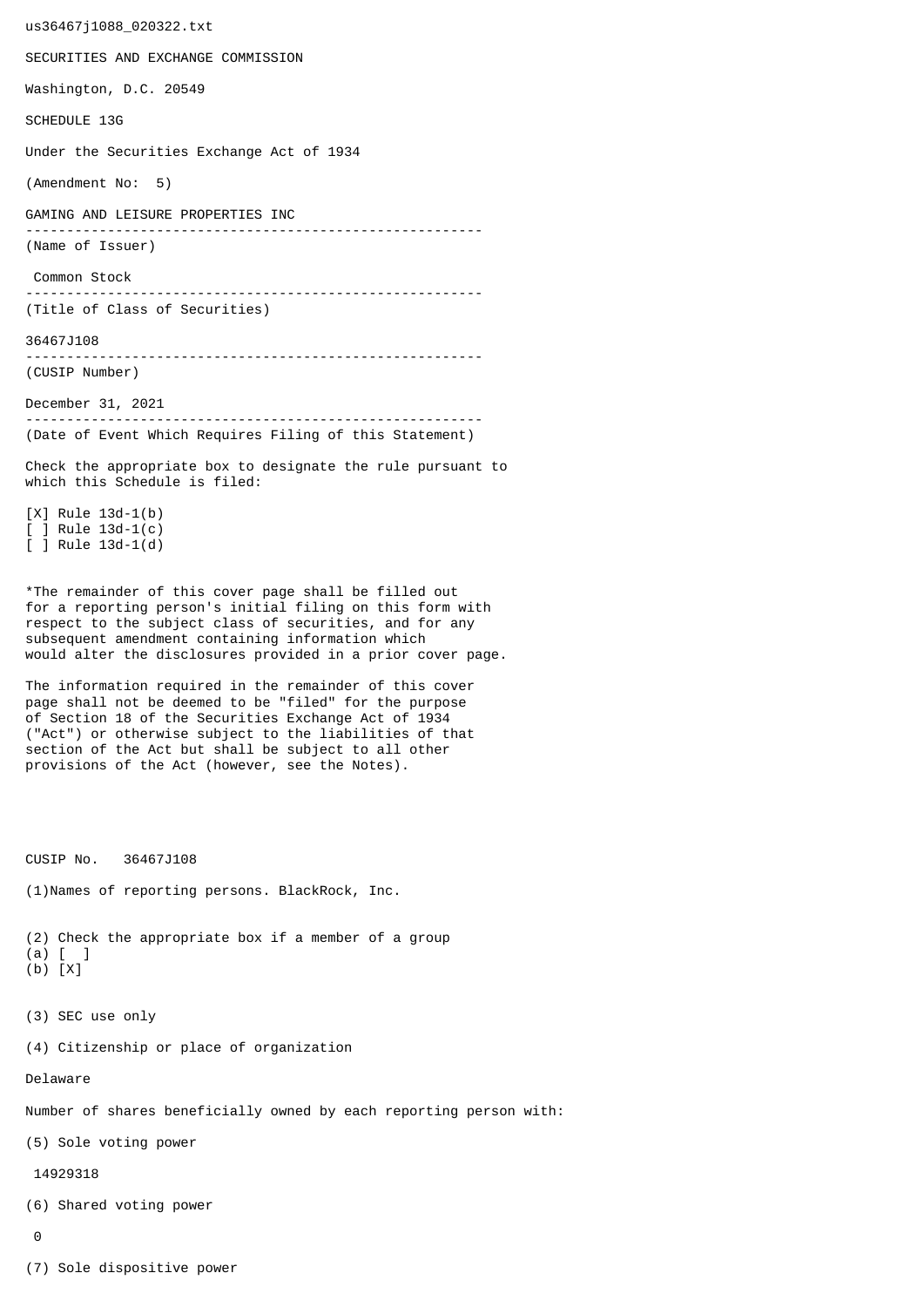```
 15835618
(8) Shared dispositive power
 \boldsymbol{\Theta}(9) Aggregate amount beneficially owned by each reporting person
  15835618
(10) Check if the aggregate amount in Row (9) excludes certain shares
(11) Percent of class represented by amount in Row 9
 6.6%
(12) Type of reporting person
HC
Item 1.
Item 1(a) Name of issuer:
            -----------------------------------------------------------------------
GAMING AND LEISURE PROPERTIES INC
Item 1(b) Address of issuer's principal executive offices:
-----------------------------------------------------------------------
845 BERKSHIRE BLVD, SUITE 200
WYOMISSING PA 19610
Item 2.
2(a) Name of person filing:
               ----------------------------------------------------------------------
BlackRock, Inc.
2(b) Address or principal business office or, if none, residence:
 -----------------------------------------------------------------------
BlackRock, Inc.
55 East 52nd Street
New York, NY 10055
2(c) Citizenship:
                             --------------------------------------------------------------------
 See Item 4 of Cover Page
2(d) Title of class of securities:
                                       -------------------------------------------------------------------
 Common Stock
2(e) CUSIP No.:
See Cover Page
Item 3.
If this statement is filed pursuant to Rules 13d-1(b), or 13d-2(b) or (c),
check whether the person filing is a:
[ ] Broker or dealer registered under Section 15 of the Act;
```
[ ] Bank as defined in Section 3(a)(6) of the Act;

Investment Company Act of 1940;

[ ] Investment company registered under Section 8 of the

] Insurance company as defined in Section  $3(a)(19)$  of the Act;

[ ] An investment adviser in accordance with Rule  $13d-1(b)(1)(ii)(E)$ ;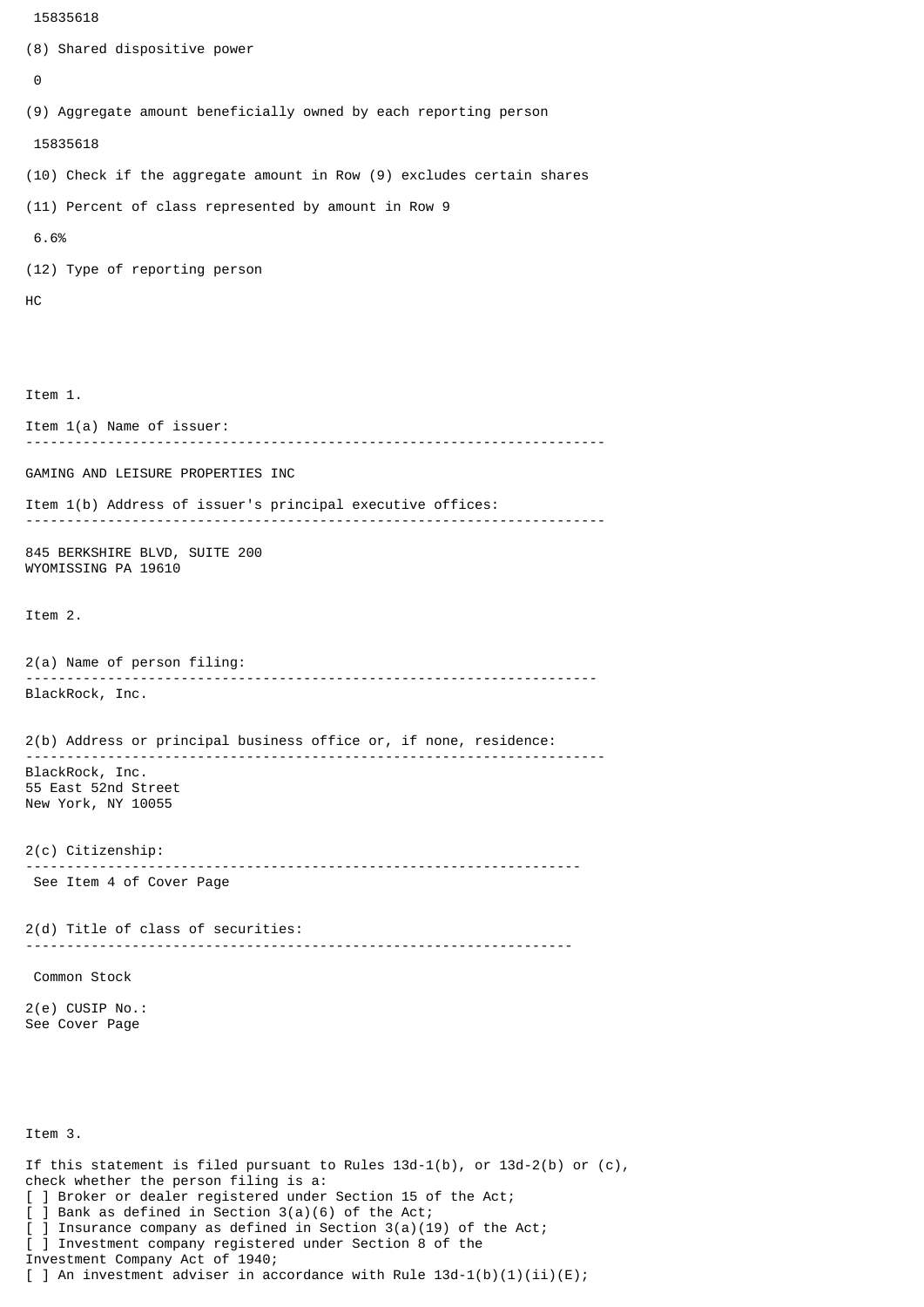[ ] An employee benefit plan or endowment fund in accordance with Rule  $13d-1(b)(1)(ii)(F);$ [X] A parent holding company or control person in accordance with Rule  $13d-1(b)(1)(ii)(G);$ [ ] A savings associations as defined in Section 3(b) of the Federal Deposit Insurance Act (12 U.S.C. 1813); [ ] A church plan that is excluded from the definition of an investment company under section  $3(c)(14)$  of the Investment Company Act of 1940; [ ] A non-U.S. institution in accordance with Rule 240.13d-1(b)(1)(ii)(J);  $\lceil$  ] Group, in accordance with Rule 240.13d-1(b)(1)(ii)(K). If filing as a non-U.S. institution in accordance with Rule  $240.13d-1(b)(1)(ii)(J)$ , please specify the type of institution: Item 4. Ownership Provide the following information regarding the aggregate number and percentage of the class of securities of the issuer identified in Item 1. Amount beneficially owned: 15835618 Percent of class 6.6% Number of shares as to which such person has: Sole power to vote or to direct the vote 14929318 Shared power to vote or to direct the vote  $\Theta$ Sole power to dispose or to direct the disposition of 15835618 Shared power to dispose or to direct the disposition of  $\Omega$ 

Item 5.

Ownership of 5 Percent or Less of a Class. If this statement is being filed to report the fact that as of the date hereof the reporting person has ceased to be the beneficial owner of more than 5 percent of the class of securities, check the following [ ].

Item 6. Ownership of More than 5 Percent on Behalf of Another Person

 If any other person is known to have the right to receive or the power to direct the receipt of dividends from, or the proceeds from the sale of, such securities, a statement to that effect should be included in response to this item and, if such interest relates to more than 5 percent of the class, such person should be identified. A listing of the shareholders of an investment company registered under the Investment Company Act of 1940 or the beneficiaries of employee benefit plan, pension fund or endowment fund is not required.

 Various persons have the right to receive or the power to direct the receipt of dividends from, or the proceeds from the sale of the common stock of GAMING AND LEISURE PROPERTIES INC. No one person's interest in the common stock of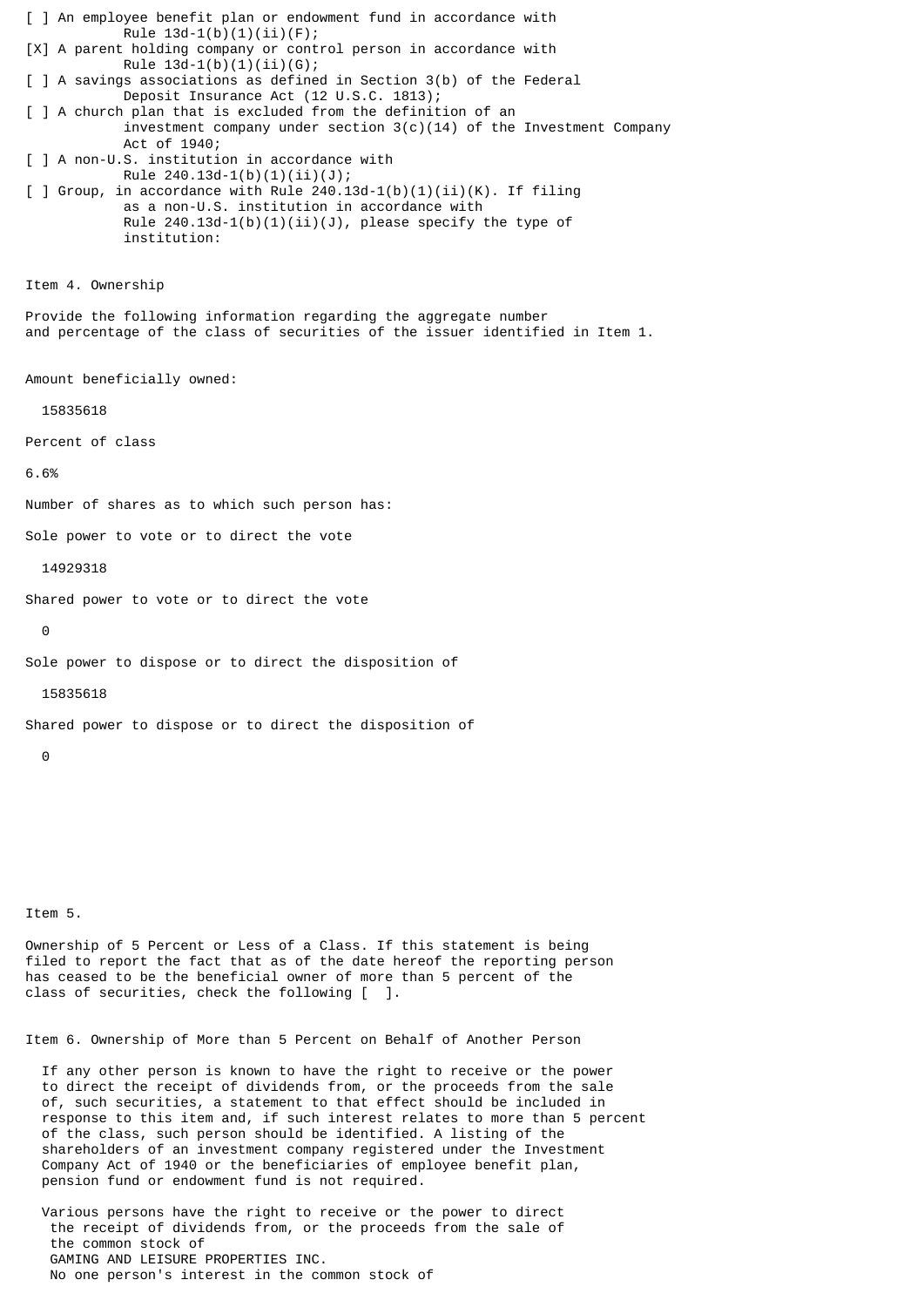GAMING AND LEISURE PROPERTIES INC is more than five percent of the total outstanding common shares.

Item 7. Identification and Classification of the Subsidiary Which Acquired the Security Being Reported on by the Parent Holding Company or Control Person.

See Exhibit A

Item 8. Identification and Classification of Members of the Group

If a group has filed this schedule pursuant to Rule  $13d-1(b)(ii)(J)$ , so indicate under Item 3(j) and attach an exhibit stating the identity and Item 3 classification of each member of the group. If a group has filed this schedule pursuant to Rule  $13d-1(c)$  or Rule  $13d-1(d)$ , attach an exhibit stating the identity of each member of the group.

## Item 9. Notice of Dissolution of Group

Notice of dissolution of a group may be furnished as an exhibit stating the date of the dissolution and that all further filings with respect to transactions in the security reported on will be filed, if required, by members of the group, in their individual capacity.

See Item 5.

Item 10. Certifications By signing below I certify that, to the best of my knowledge and belief, the securities referred to above were acquired and are held in the ordinary course of business and were not acquired and are not held for the purpose of or with the effect of changing or influencing the control of the issuer of the securities and were not acquired and are not held in connection with or as a participant in any transaction having that purpose or effect.

Signature.

After reasonable inquiry and to the best of my knowledge and belief, I certify that the information set forth in this statement is true, complete and correct.

Dated: February 3, 2022 BlackRock, Inc.

Signature: Spencer Fleming

-------------------------------------------

Name/Title Attorney-In-Fact

The original statement shall be signed by each person on whose behalf the statement is filed or his authorized representative. If the statement is signed on behalf of a person by his authorized representative other than an executive officer or general partner of the filing person, evidence of the representative's authority to sign on behalf of such person shall be filed with the statement, provided, however, that a power of attorney for this purpose which is already on file with the Commission may be incorporated by reference. The name and any title of each person who signs the statement shall be typed or printed beneath his signature.

Attention: Intentional misstatements or omissions of fact constitute Federal criminal violations (see 18 U.S.C. 1001).

Exhibit A